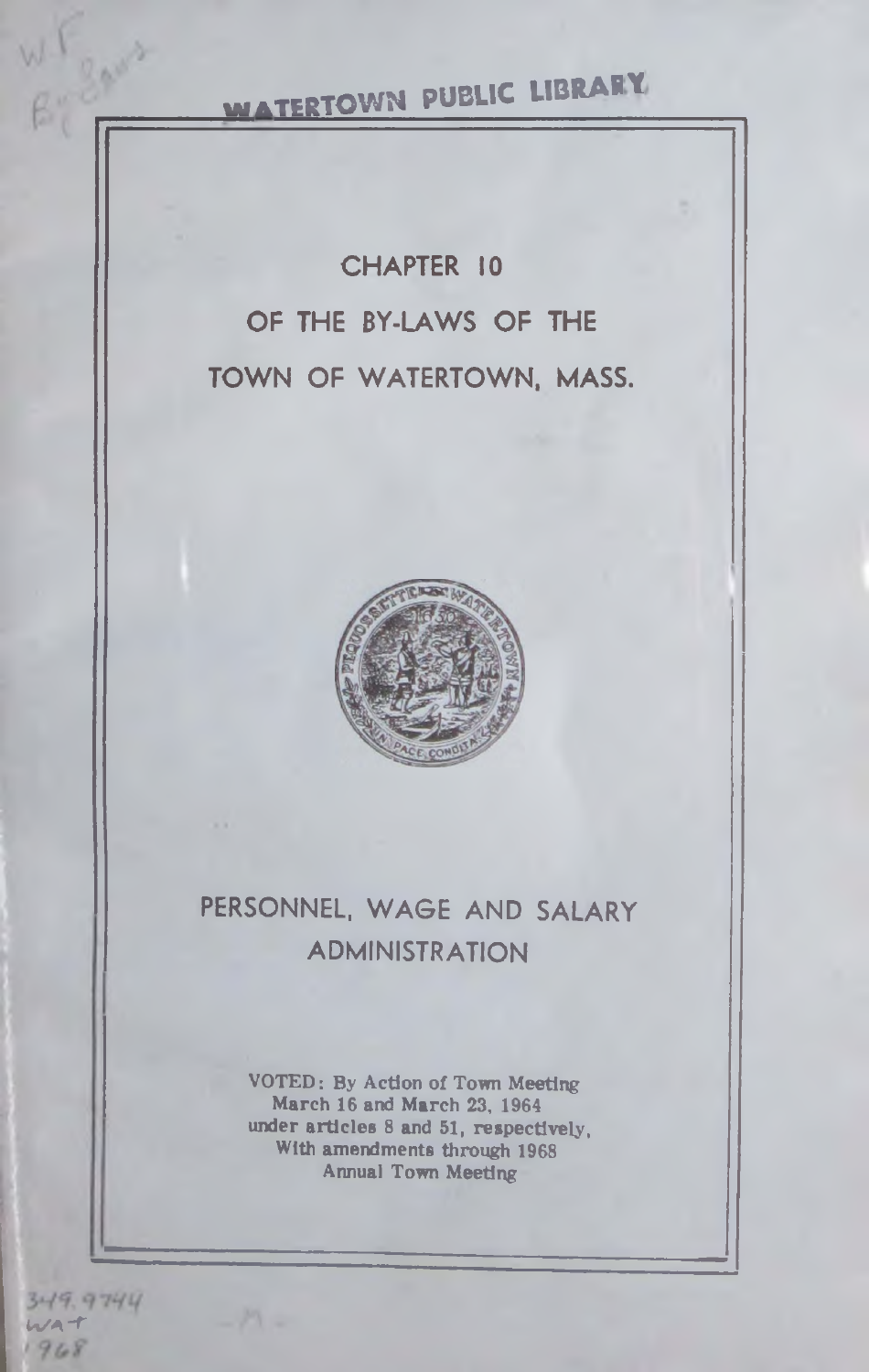## CHAPTER 10

## PERSONNEL, WAGE AND SALARY ADMINISTRATION

#### SECTION 1. AUTHORIZATION

Pursuant to the authority contained in Sections 108A and 108C of Chapter 41 of the General Laws there shall be established plans, which may be amended from time to time by vote of the Town at an Annual Town Meeting; (a) classifying positions in the service of the Town other than those filled by popular election, those under the jurisdiction of the School Committee, those for which incumbents render contractual services which are not provided during regularly established working hours and those which are essentially seasonal with respect to the duties which the incumbents perform and which do not appear in Schedule A of Section 7 following, into groups and classes doing substantially similar work or having substantially equal responsibilities; (b) authorizing a compensation plan for positions in the classification plan; (c) providing for the administration of said classification and compensation plans and; (d) establishing certain working conditions and fringe benefits for employees occupying positior s in the classification plan.

The classification of positions which are subject to the Welfare Compensation Plan of the Commonwealth of Massachusetts and the schedule of rates therefor effective July 1, 1963 with subsequent amendments, if any, and the provisions of Section 47D of Chapter 31 of the General Laws relating to the application of rates set forth in the aforementioned Welfare Compensation Plan are hereby incorporated by reference.

The maximum salary rate for any position subject to the Welfare Compensation Plan may, however, be exceeded upon recommendation by the Board of Public Welfare with approval of the Personnel Board and the appropriate agency or agencies of the Commonwealth.

#### SECTION 2. DEFINITIONS

As used in this by-law, the following words and phrases shall have the following meanings unless a different construction is clearly required by the context or by the laws of the Commonwealth :

"Administrative Authority," the elected or appointed official or board, having jurisdiction over a function or activity;

"Board," the Personnel Board as defined in Section 3;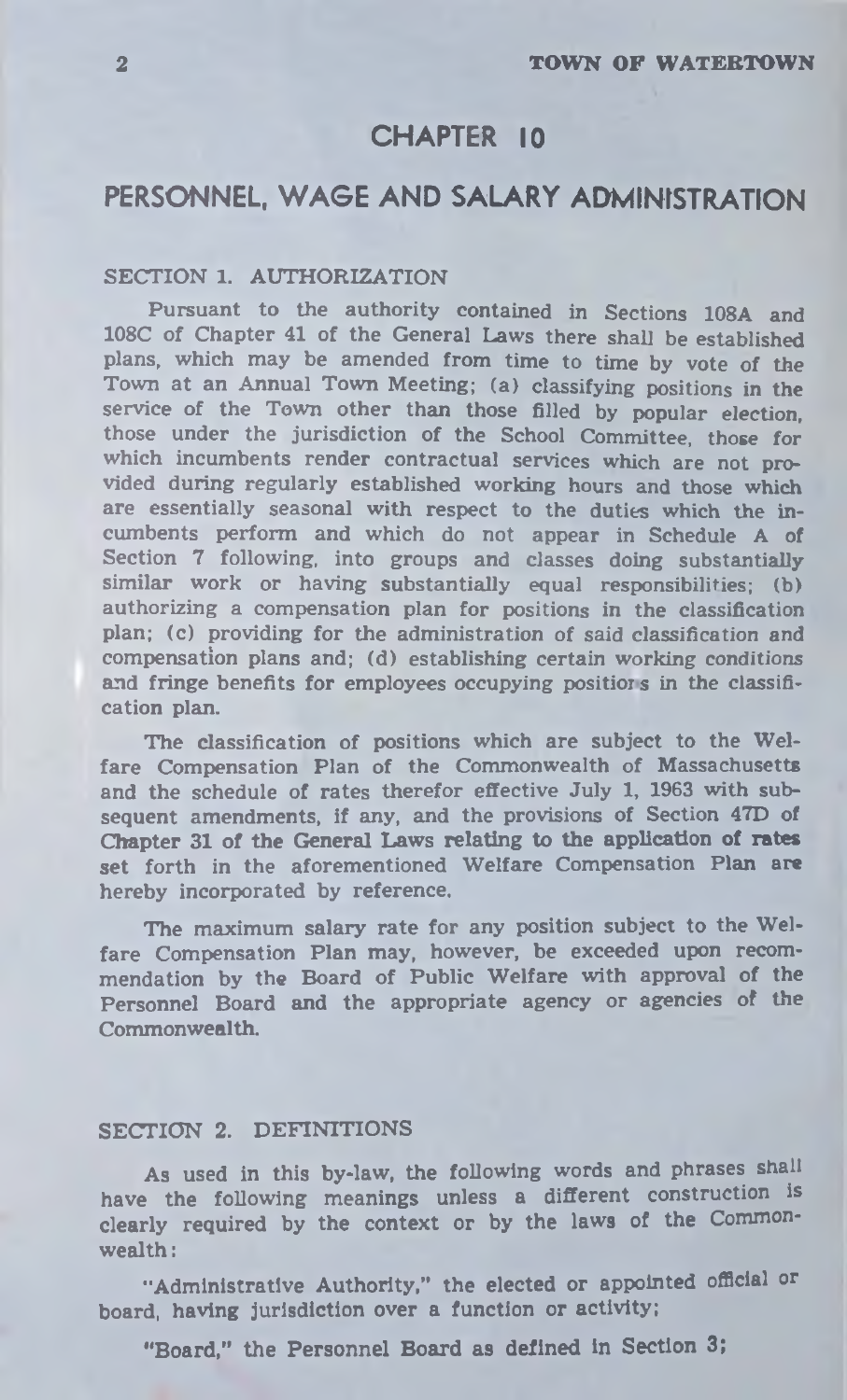"Class," a group of positions in the Town service sufficiently similar in respect to duties and responsibilities so that the same descriptive title may be used to designate each position allocated to the class, that the same qualifications shall be required of the incumbents, that the same tests of fitness may be used to choose qualified employees and that the same scale of compensation can be made to apply with equity;

"Classification Plan," class titles appearing in Schedule A of Section 7 of this by-law plus class specifications which are on file with the Personnel Board and which are hereby incorporated by reference;

"Compensation Grade," a range of salary or wage rates appearing in Schedules B, C, D or E of Section 7;

"Compensation Plan," Schedules B, C, D and E in Section 7;

" Continuous Employment," employment (either full-time or part-time) requiring a predetermined minimum work week and uninterrupted except for required military service and for authorized vacation or other leave of absence;

"Department," any department, board committee commission or other agency of the Town subject to this by-law;

"Employee," an employee of the Town occupying a position in the classification plan;

"Full-time Employee," an employee retained in full-time employment;

"Full-time Employment," employment for not less than 7.5 hours per diem for five days a week for fifty-two weeks per annum, minus legal holidays and authorized vacation leave, sick leave and other leave of absence;

"Group," or "Occupational Group," a group of classes designated by occupation as appearing in Schedule A of Section 7;

"Increment," the dollar difference between step rates;

"Maximum Rate," the highest rate in a range which an employee normally is entitled to attain;

"Minimum Kate," the rate in a range which is normally the hiring rate of a new employee;

"Part-time Employee," an employee retained in part-time employment;

"Part-time Employment," employment for less than full-time weekly employment:

"Permanent Employee," an employee retained in continuous employment in a permanent position;

"Permanent Position," a full-time or part-time position in the Town service which has required or which is likely to require the services of an incumbent in continuous employment for a period of fifty-two calendar weeks;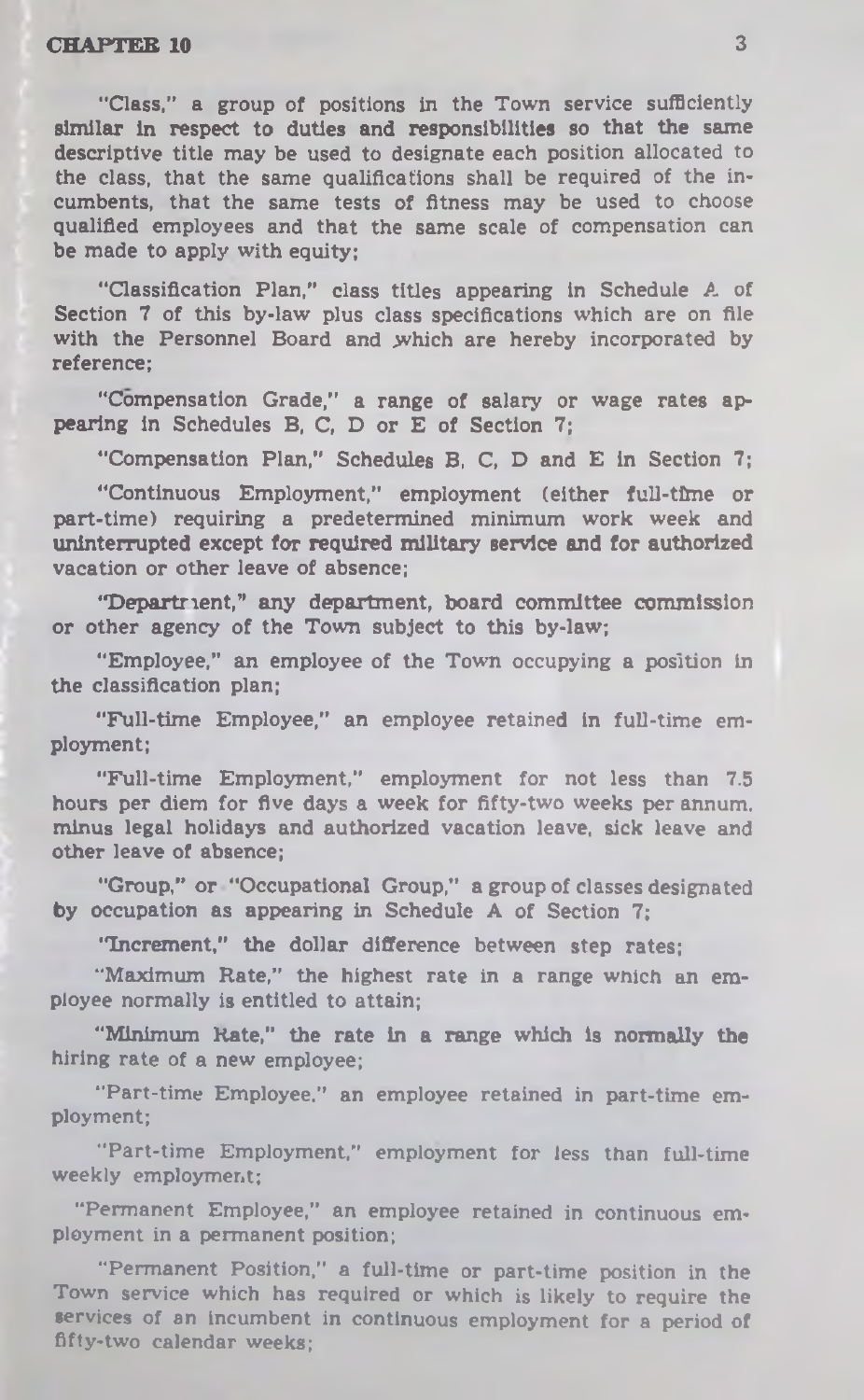"Personal Rate," a rate above the maximum rate applicable only to a designated employee;

"Position," an office or post of employment in the Town service with duties and responsibilities calling for the full-time, part-time or seasonal employment of one person in the performance and exercise thereof;

"Promotion," a change from a position of lower class and compensation grade to a position with greater responsibilities in a higher class and compensation grade;

"Range," the dollar difference between minimum and maximum rates;

"Rate," a sum of money designated as compensation for personal services on an hourly, daily, weekly, monthly, annual or other basis;

"Regular Employee," an employee who has worked thirty weeks in the aggregate during the twelve consecutive months ending May 31st of any calendar year;

"Seasonal Employment," employment for less than full-time annual employment;

"Step Rate," a rate in a range of a compensation grade:

"Temporary Employee," an employee retained in a temporary position or in a permanent position in probationary or acting status;

'Temporary Position," a position in the Town service which requires or is likely to require the services of one incumbent for a period less than fifty-two calendar weeks in continuous employment;

"Town," the Town of Watertown.

#### SECTION 3. PERSONNEL BOARD

(a) There shall be a Personnel Board consisting of seven unpaid members, responsible for the administration of the classification and compensation plans. One member shall be a member of the Board of Selectmen, one a member of the Finance Committee, one a Town employee of Watertown and four shall be citizens at large of the Town. Appointments to the Personnel Board shall be made by the Moderator,

(b) In making these appointments the Moderator shall give consideration to the personal qualifications of those citizens, who will best meet the responsibility of the Board to represent both Town employees and taxpayers. If possible, the make-up of the Board shall consist of members professionally qualified who are familiar with the principles and experienced in the methods and practices of labor relations and personnel administration.

(c) The terms of office of members of the Board shall be as follows: The member of the Board of Selectmen, the member of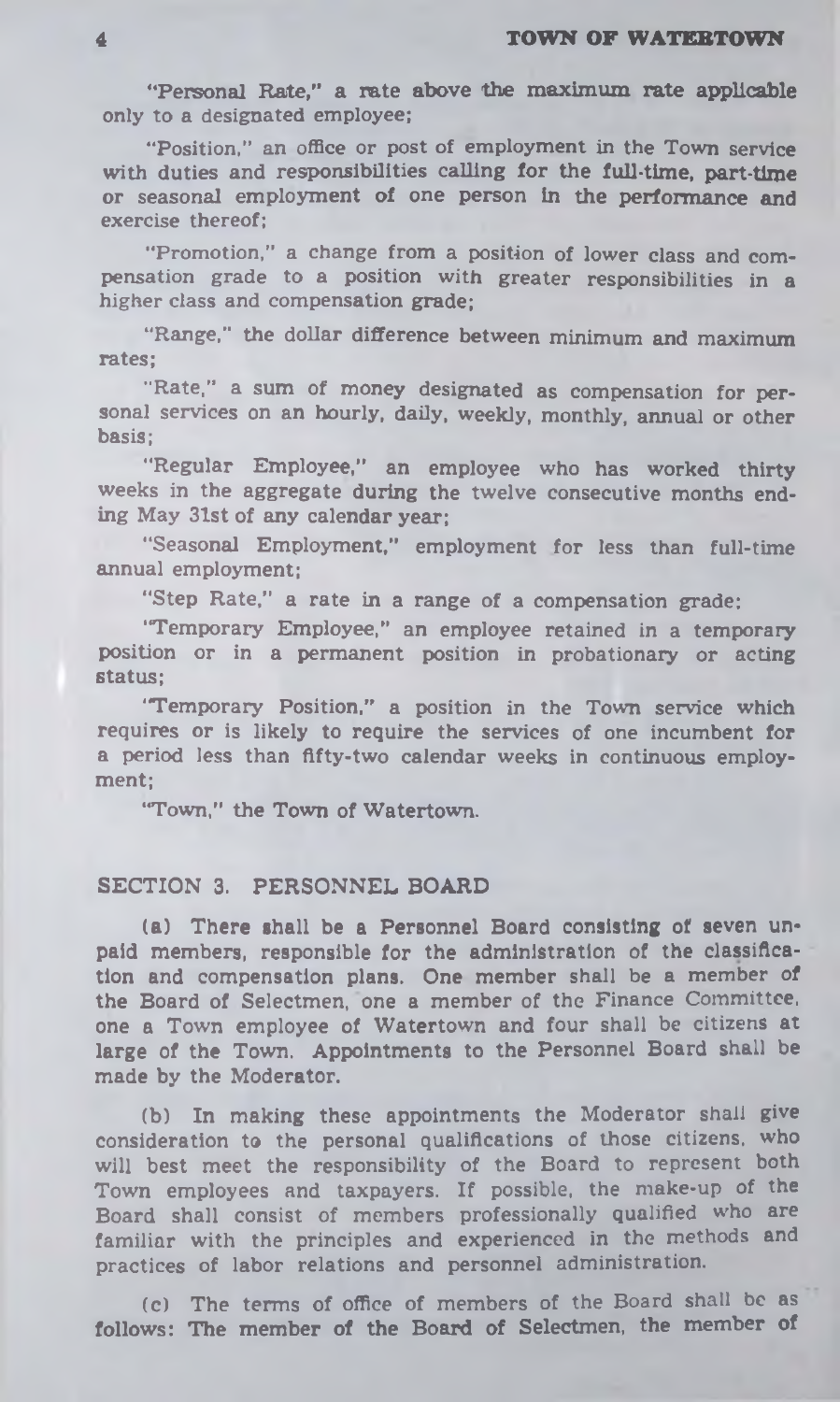the Finance Committee and the member of the Town employees shall serve for a term of one year. One citizen to be appointed for a term of one year, and one citizen shall be appointed for a term of two years, and two citizens shall be appointed for terms of three years. Upon expiration of the first terms of said citizen members, their successors shall be appointed for terms of three years.

The members in office at the time of adoption of this by-law shall continue to hold office until their successors have been appointed and qualified.

(d) The Board shall administer the plans and shall establish such procedures as it deems necessary for the proper administration thereof.

(e) Forthwith after its appointment and annually, the Board shall meet and organize by electing a chairman and appointing a secretary who shall be a member of the Board. A majority of the Board shall constitute a quorum for the transaction of business. A majority of the Board shall determine the action the Board must take in all matters which it is authorized or required to pass under this by-law.

(f) The Board may employ assistance and incur expenses as it deems necessary subject to the approproation of funds therefor. It shall appoint a clerk who shall not be a member of the Board.

(g) The clerk of the Board shall maintain adequate personnel records of all employees occupying positions subject to the classification and compensation plans.

(h) The Board from time to time, of its own motion, shall investigate the work features and rates of salaries or wages of any or all positions subject to the provisions of this by-law. Such reviews shall be made at such intervals as the Board deems necessary' and, to the extent which the Board considers practicable, shall include all occupational groups in the classification plan.

(i) The Board shall maintain written job descriptions or specifications of the classes in the classification plan, each consisting of a statement describing the essential nature of the work and the characteristics that distinguish the class from other classes. The description for any class shall be construed solely as a means of Identification and not as prescribing what the duties or responsibilities of any position shall be, or as modifying, or in any way affecting, the power of any administrative authority, as otherwise existing, to appoint, to assign duties to, or to direct and control the work of any employee under the jurisdiction of such authority.

fj! Upon recommendation of a department head, supported by evidence in writing of special reasons and exceptional circumstances satisfactory to the Board, the Board may authorize an entrance rate higher than the minimum rate for a position, and/or such other variance in the compensation plan as it may deem necessary ror the proper functioning of the services of the Town. No variance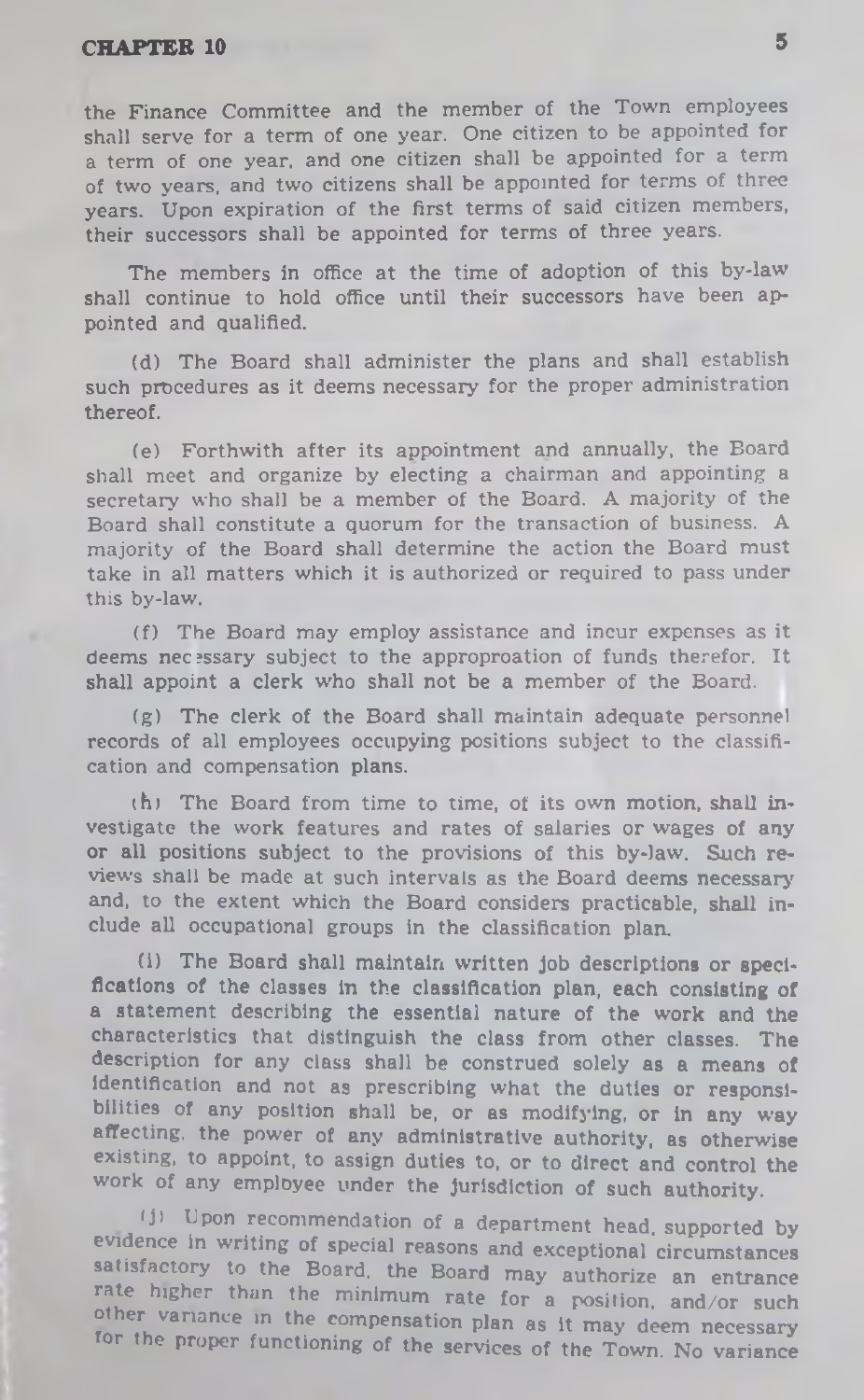shall become effective unless, or until, the necessary funds have been appropriated therefor.

Initial employment in the library service in any of the professional positions or classifications included in Section 7 may be at rates above the minimum rate shown, when, in the judgment of the Trustees of the Free Public Library prior experience and training justifies such rate, and the authorization of the Board in such cases shall not be required.

(k) The Board shall make an annual report in writing to the Board of Selectmen and the Finance Committee not later than the fourth Monday prior to the first business meeting of the Annual Town Meeting.

#### SECTION 4. CLASSIFICATION PLAN

(a) All positions in the service of the Town except those excluded by Section 1 are hereby classified by titles appearing in Schedule A of Section 7 which is made a part hereof. These classes of positions shall constitute the classification plan for paid Town services.

(b) The title of each class, as established by the classification plan, shall be the official title of every position allocated to the class and the official title of each incumbent of a position so allocated, and shall be used to the exclusion of ail others on payrolls, budget estimates and other official records and reports pertaining to the position.

(c) The title of a position which is held by an employee with a dual or a multiple Civil Service rating shall be that recommended by the employee's department head, or by the administrative authority having jurisdiction over the organization unit to which the employee is assigned.

(d) Whenever a new position is established, or the duties of an existing position are so changed that in effect a new position is created, upon presentation of substantiating data satisfactory to the Personnel Board, the Board shall allocate such new or changed position to its appropriate class.

(e) No position may be reclassified until the Personnel Board shall have determined such reclassification to be consistent with the classification plan.

#### SECTION 5. COMPENSATION PLAN

(a) The compensation plan shall consist of Schedules B, C, D and E of Section 7 which provide minimum and maximum salaries or wages for certain of the classes in the classification plan. The

 $\rightarrow$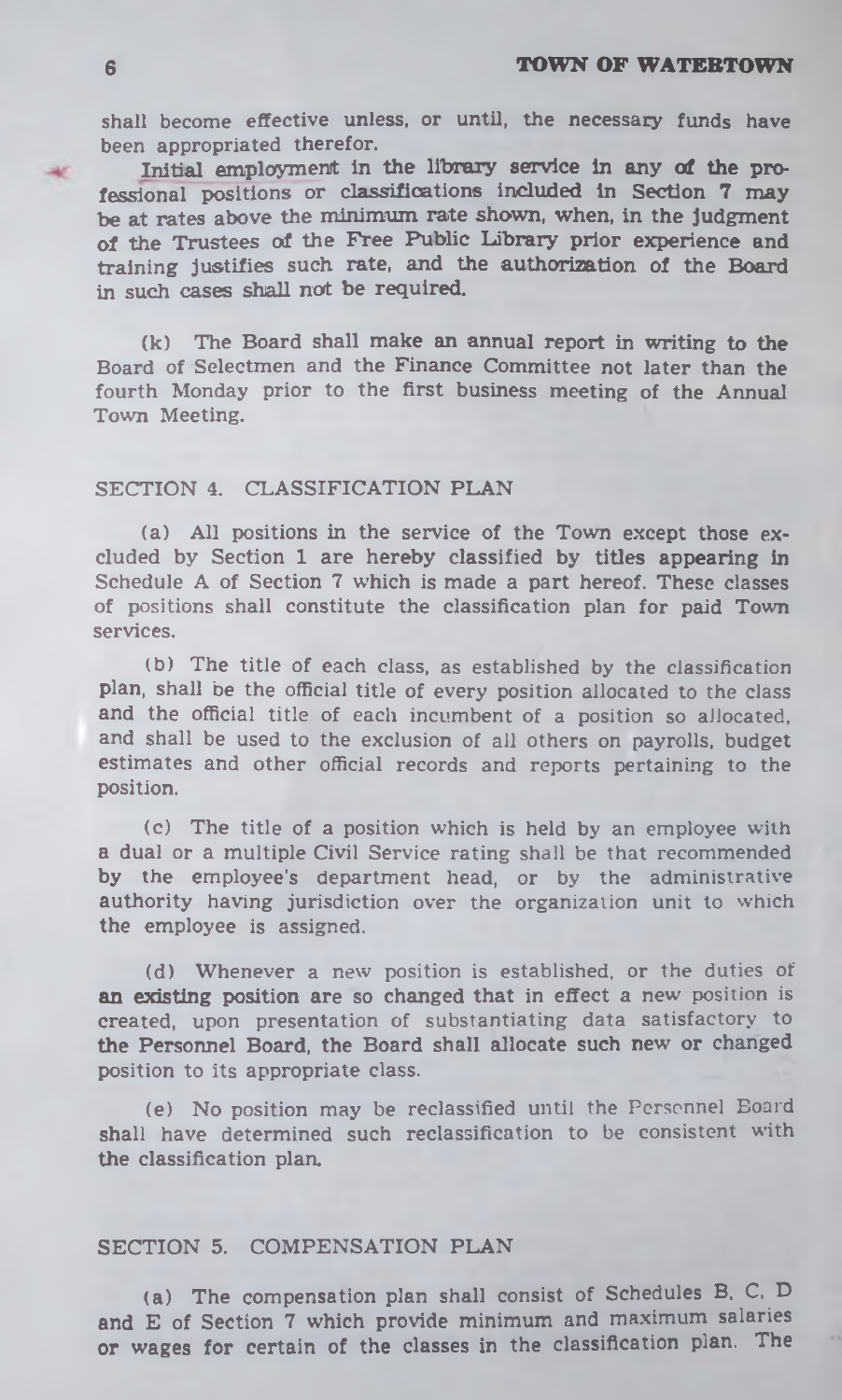salary range of a class shall be the salary range of all positions allocated to the class.

(b) Each employee shall continue to be paid on the same basis as in effect at the time of adoption of this by-law unless otherwise provided in the compensation plan.

(c) No administrative authority shall fix the salary of any employee in a position in the classification plan except in accordance with the compensation plan.

(d) No person shall he paid as an employee in any position subject to the provisions in the classification plan under any title other than those appearing in Schedule A of Section 7.

(e) An employee in continuous employment in a class appearing on Schedules B, C, D or certain grades of Schedule E of Section 7 shall receive the increment between his present rate and the IV- next higher step rate as follows:

- (1) Beginning with the pay period following completion of twelve months service at the minimum or other rate if a rate other than the minimum is authorized as his hiring rate.
- (2) Thereafter twelve months from the date of his previous increase until he attains the maximum rate of the range of the compensation grade to which his class is assigned.

(f) An employee receiving a promotion to a vacant position or to a new position as defined in Section 4(c) shall, upon assignment resulting from such promotion, receive the rate in the compensation grade of the vacant or new position next above his existing rate. If the resulting adjustment does not equal \$100.00 for a position class assigned to Schedule B or \$ .05 for a position class assigned to Schedule D, the adjustment shall be to the second rate above the existing rate but within the compensation grade of the vacant or new position.

(g) The employee receiving a promotion and adjustment in rate pursuant to the provisions of the preceding sub-section shall receive the next increment of his compensation grade following completion of twelve months at the rate resulting from the promotion.

(h) The employee who is transferred to a similarly rated or to a lower rated position for the convenience of the Town, shall enter the new position at his rate in the position from which he is transferred.

(1) Each administrative authority shall include in its estimates, required by the provisions of Section 59 of Chapter 41 of the General Laws, a pay adjustment section setting forth in detail the amounts which will be required for anticipated pay adjustments during the ensuing year and shall furnish a copy thereof to the Board.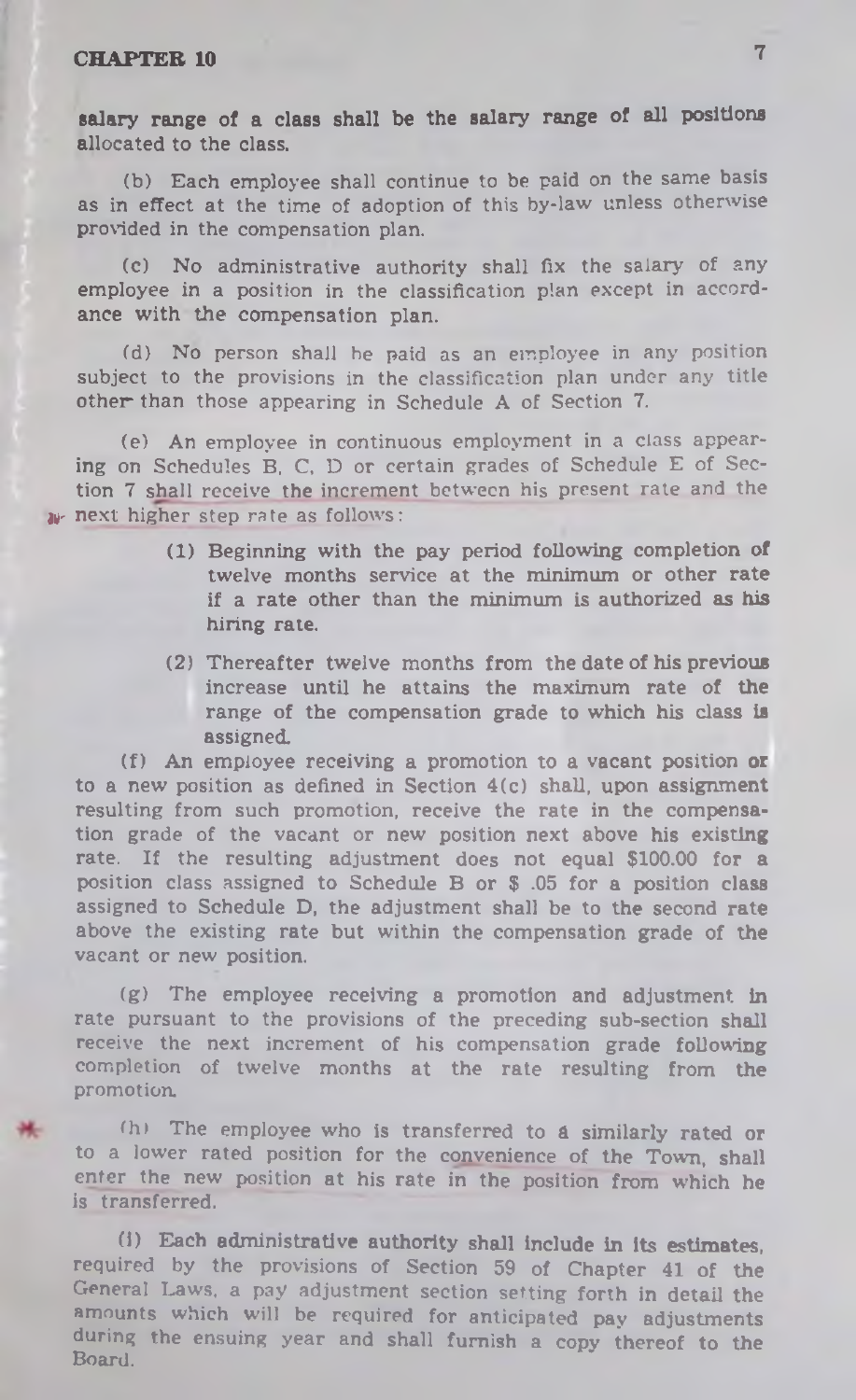#### SECTION 6. AMENDMENT OF THE PLANS

(a) The classification plan and/or the compensation plan and/or other provisions of this by-law may be amended by vote of the Town at an Annual Town Meeting in the same manner as other by-laws of the Town may be amended. However, no amendment shall be considered or voted on by Town Meeting unless the proposed amendment has first been considered by the Board and the Finance Committee.

(b) The recommendation of the Personnel Board as to a proposed amendment to Chapter 10 shall be made to the Town Meeting before a vote is taken thereon. A proposed amendment must be submitted to a Town Meeting substantially as presented to and as heard by the Personnel Board.

(c) Similarly the Finance Committee shall report to Town Meeting as a part of its estimates of Town expenditures the impact of a proposed amendment which is approved by the Personnel Board together with such recommendation or recommendations as the Finance Committee deems expedient.

(d) The Board, of its own motion, may propose an amendment to the plans or other provisions of this by-law based on its findings resulting from its investigations as provided in Section 3(h).

#### SECTION 7. POSITION CLASSES: SALARY, WAGE AND MISCELLANEOUS COMPENSATION SCHEDULES

The following schedules, together with class specifications previously incorporated by reference, constitute the classification and compensation plans of the Town as defined in Section 2:

SCHEDULE A - Classification of Positions by Occupational Groups and Assignment to Compensation **Grades** 

SCHEDULE B — General Annual Salary Schedule

SCHEDULE C — Police — Fire Annual Salary Schedule

SCHEDULE D - Hourly Wage Schedule

SCHEDULE E — Miscellaneous Salary Schedule

#### Schedule A

Compensation Grade

CLASSIFICATION OF POSITIONS BY OCCUPATIONAL GROUPS AND ASSIGNMENT OF CLASSES TO COMPENSATION GRADES

#### Class Title **Class Title or Schedule**

| <b>Administrative and Clerical Group</b><br>Assistant Town Clerk<br>Clerk to Board of Assessors (b)<br>(b) Limited to Assessing Dept. employee with<br>civil service rating of Principal Account Clerk | $S-10$<br>$S-7$ |
|--------------------------------------------------------------------------------------------------------------------------------------------------------------------------------------------------------|-----------------|
| as of January 1, 1966<br>Confidential Secretary to Selectmen<br>Engineering Aid, Grade 1                                                                                                               | $S-6$<br>$S-4$  |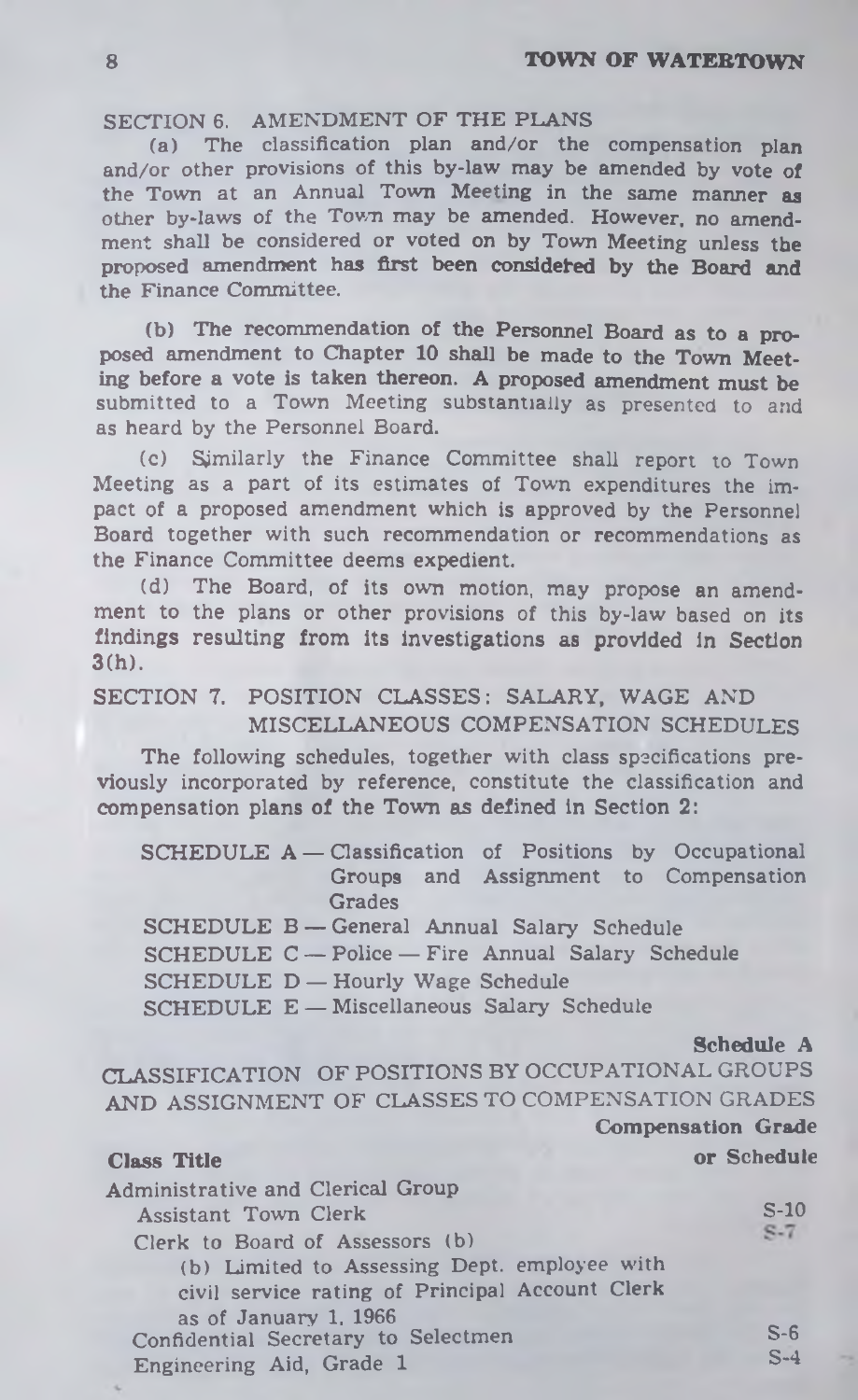| <b>Class Title</b>                                  | <b>Compensation Grade</b> |
|-----------------------------------------------------|---------------------------|
|                                                     | or Schedule               |
| Engineering Aid, Grade 2                            | $S-8$                     |
| Head Clerk                                          | $S-8$                     |
| Junior Clerk                                        | $S-1$                     |
| Junior Clerk-Stenographer                           | $S-1$                     |
| Junior Clerk-Typist                                 | $S-1$                     |
| Junior Library Assistant                            | $S-1$                     |
| Permanent Assistant Registrar                       | $S-4$                     |
| Pre-Professional Library Assistant 1                | $S-3$                     |
| Pre-Professional Library Assistant 2                | $S-4$                     |
| Principal Account Clerk                             | $S-6$                     |
| Principal Clerk                                     | $S-4$                     |
|                                                     | $S-4$                     |
| Principal Clerk-Stenographer                        | $S-4$                     |
| Principal Clerk-Typist                              | $S-2$                     |
| Senior Clerk                                        | $S-2$                     |
| Senior Clerk-Stenographer                           |                           |
| Senior Clerk-Typist                                 | $S-2$                     |
| Senior Clerk-Typist, Billing Machine Operator       | $S-3$                     |
| Senior Library Assistant                            | $S-2$                     |
| Telephone Operator                                  | $S-3$                     |
| Water Registrar $\rightarrow$ Clerk to the Board of |                           |
| Water Commissioners                                 | $S-7$                     |
| Custodian Group                                     |                           |
| Junior Building Custodian                           | S-7                       |
| Senior Building Custodian                           | $S-9$                     |
|                                                     |                           |
| <b>Inspection Group</b>                             |                           |
| Health Inspector                                    | $S-10$                    |
| Inspector of Buildings                              | $S-15$                    |
| Inspector of Plumbing and Gas Fitting               | $S-15$                    |
| Sanitarian                                          | $S-12$                    |
|                                                     | $S-12$                    |
| Scaler of Weights and Measures                      |                           |
| Professional Group                                  |                           |
| Assistant Library Director                          | $S-15$                    |
| Assistant Town Engineer, Grade 4                    | $S-17$                    |
| Civil Engineer, Grade 4                             | $S-18$                    |
| Hvgienist                                           | $X-1$                     |
| Junior Civil Engineer, Grade 3<br>(Construction)    | (a)<br>$S-14$             |
| Limited to Engineering Dept. employee with          |                           |
| civil service rating of Jr. Civil Engineer, Grade   |                           |
| 3 as of January 1, 1966                             |                           |
| Junior Civil Engineer, Grade 3                      | S-13                      |
| Librarian 1                                         | $S-8$                     |
| Librarian <sub>2</sub>                              | $S-9$                     |
| Librarian <sub>3</sub>                              | $S-1$                     |
| Public Health Nurse                                 | $S-9$                     |
| Social Worker-Investigator, Veterans' Services      | $S-8$                     |
|                                                     |                           |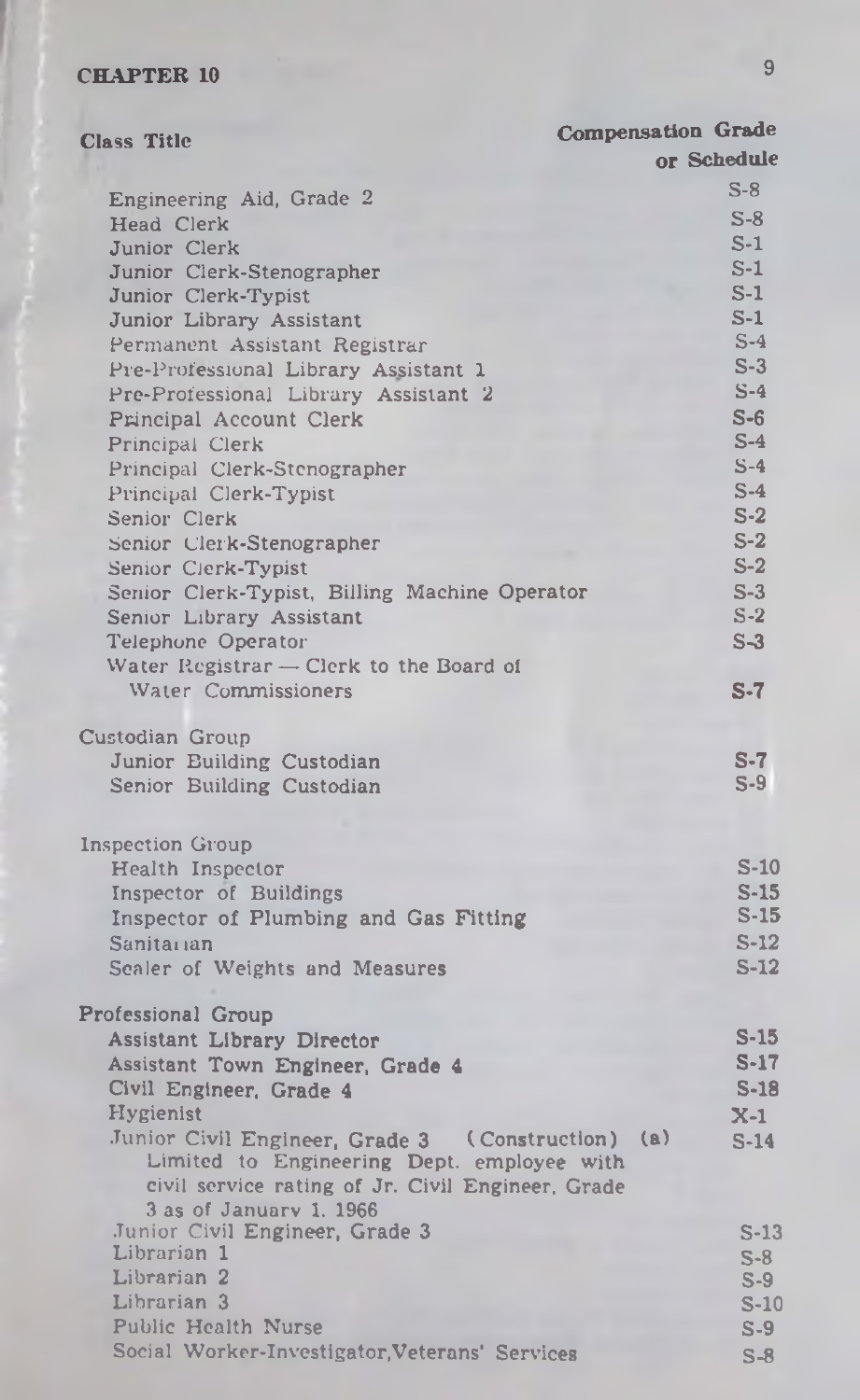|                                              | <b>Compensation Grade</b> |
|----------------------------------------------|---------------------------|
| <b>Class Title</b>                           | or Schedule               |
| Mechanical and Construction Group            |                           |
| Assistant Superintendent of Water Department |                           |
| <b>Assistant Superintendent of Wires</b>     | $S-13$<br>$S-13$          |
| Building Maintenance Craftsman               | $S-11$                    |
| Cemetery Superintendent                      | $S-12$                    |
| Fire Alarm Signal Operator                   | $X - 2$                   |
| <b>Forestry Foreman</b>                      |                           |
| Highway Foreman                              | $S-8$                     |
| Lineman, Wire Department                     | $S-10$<br>$S-9$           |
| <b>Inspector of Wire Maintenance</b>         | $S-11$                    |
| Electrician, Lineman, Wire Dept.             | $S-10$                    |
| Electrician, Foreman, Wire Dept.             | $S-11$                    |
| Motor Equipment Maintenance Foreman          | $S-11$                    |
| Supervising Inspector, Wire Department       | $S-12$                    |
| Supervisor Foreman (Highway Department)      | $S-15$                    |
| Supervisor of Incinerator                    | $S-11$                    |
| Time Keeper                                  | $S-8$                     |
| <b>Water Construction Foreman</b>            | $S-10$                    |
| Water Meter Inspector                        | $S-6$                     |
|                                              |                           |
| Labor Group                                  |                           |
| Blacksmith                                   | $W-6$                     |
| Carpenter                                    | $W-8$                     |
| <b>Cement Finisher</b>                       | $W-6$                     |
| Construction Handyman                        | $W-4$                     |
| Crane Operator                               | $W-7$                     |
| Garageman                                    | $W-4$                     |
| <b>Grader Operator</b>                       | $W-7$                     |
| Incinerator Maintenance Repairman            | $W-7$                     |
| Laborer (Semi-Skilled)                       | $W-2$                     |
| Laborer (Skilled)                            | $W-3$                     |
| Laborer (Unskilled)                          | $W-1$                     |
| <b>Mason</b>                                 | $W-6$                     |
| Motor Equipment Operator, Grade 1            | $W-3$                     |
| Motor Equipment Operator, Grade 2            | $W-4$                     |
| Motor Equipment Operator, Grade 3            | $W-5$                     |
| Motor Equipment Repairman                    | $W-8$                     |
| Painter                                      | $W-4$                     |
| Parking Meter Collector and Maintenance Man  | $W-6$                     |
| <b>Shovel Operator</b>                       | $W-9$                     |
| Sign Painter                                 | $W-6$                     |
| <b>Stoker</b>                                | $W-3$                     |
| Storekeeper                                  | $W-8$                     |
| Tin Knocker -- Spray Painter                 | $W-6$                     |
| <b>Tree Climber</b>                          | $W-5$                     |
| Tree Surgeon                                 | $W-5$                     |
| Water Meter Tester and Repairer              | $W-6$                     |
| Water System Maintenance Craftsman           | <b>W-6</b>                |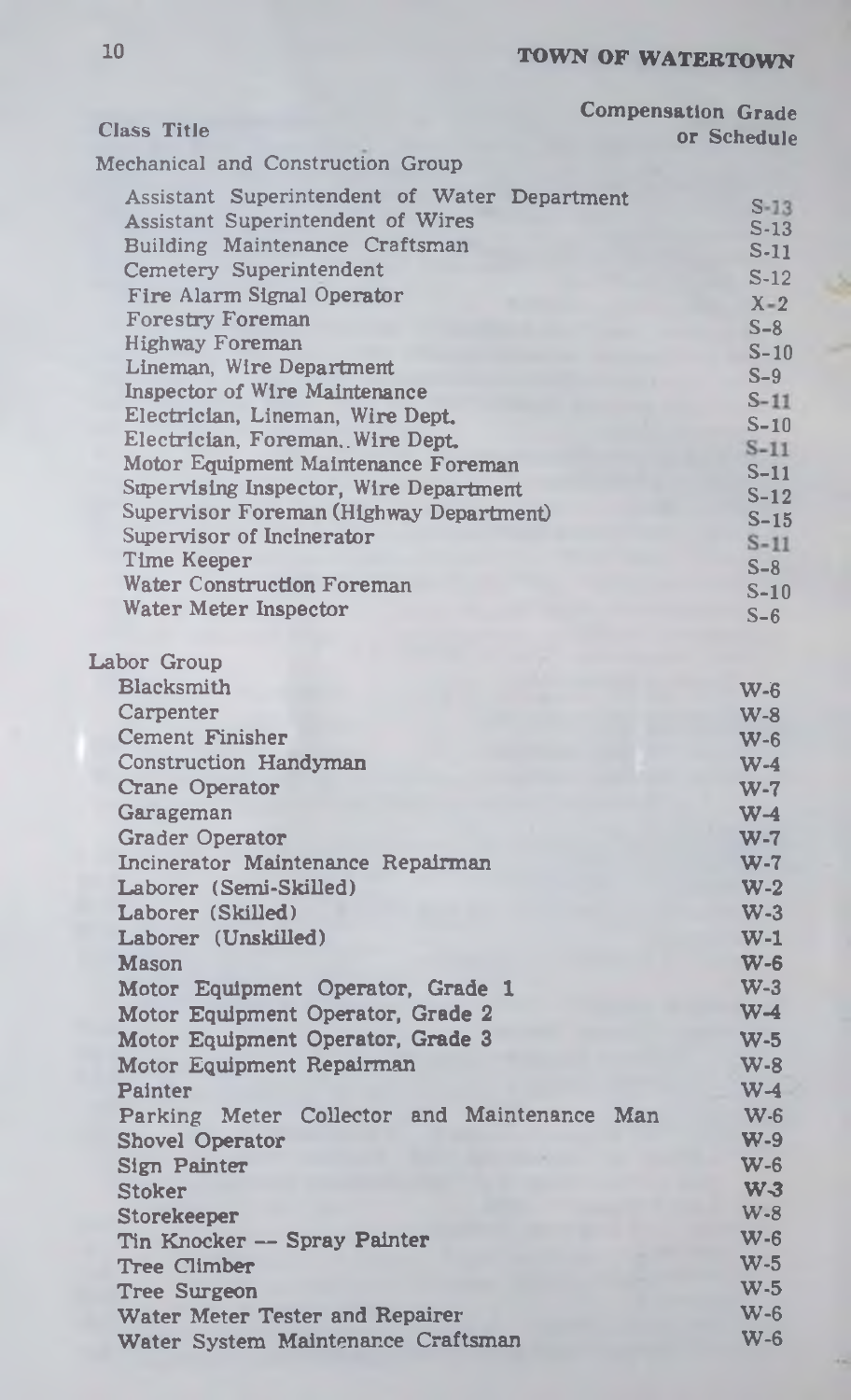| <b>Class Title</b>                               | <b>Compensation Grade</b> |
|--------------------------------------------------|---------------------------|
| Mechanical and Construction Group (continued)    | or Schedule               |
| Weigh Clerk                                      | W <sub>6</sub>            |
| Welder                                           | W-6                       |
| <b>Working Foreman</b>                           | $W-10$                    |
| Working Foreman — Carpenter                      | $W-10$                    |
| Public Safety Group                              |                           |
| Ambulance Driver, Motor Equipment Utility Man    | $PF-1$                    |
| Deputy Fire Chief                                | $PF-4$                    |
| Fire Captain                                     | $PF-3$                    |
| Fire Fighter                                     | $PF-1$                    |
| Fire Lieutenant                                  | $PF-2$                    |
| Head Clerk (Fire Dept.)                          | $X-2$                     |
| Limited to position on January 1, 1966 of Head   |                           |
| Clerk Position in the Police Department with     |                           |
| rating of Stenographer-Clerk and of the clerical |                           |
| positions in the Fire Department with rating     |                           |
| of Head Clerk                                    |                           |
| Mechanician Fire Department                      | $PF-2$                    |
| Patrolman                                        | $PF-1$                    |
| Police Captain                                   | $PF-4$                    |
| Police Lieutenant                                | $PF-3$                    |
| Police Sergeant                                  | $PF-2$                    |
| Stenographer - Clerk (Male) (Police)             | $X-2$                     |
| Supervisory Group                                |                           |
| Administrative Assistant to the Selectmen        | $X-3$                     |
| Assistant Superintendent of Highway Department   | $S-19$                    |
| Commissioner of Veterans' Services               | $S-17$                    |
| Fire Chief                                       | $PF-5$                    |
| Health Officer and Agent                         | $S-16$                    |
| Library Director<br>Police Chief                 | $S-19$                    |
| Purchasing Agent                                 | $PF-5$                    |
| <b>Recreation Director</b>                       | $S-19$                    |
| Superintendent, Highway Department               | $S-16$                    |
| Superintendent of Parks                          | $S-22$                    |
| Superintendent, Water Department                 | $S-14$                    |
| Superintendent, Wire Department                  | $S-16$                    |
| Town Engineer                                    | $S-16$                    |
|                                                  | $S-20$                    |

#### GENERAL ANNUAL SALARY SCHEDULE SCHEDULE B

| Compensation |      |      |      |      |      |      |      |
|--------------|------|------|------|------|------|------|------|
| Grade        | Min. | Ū    | Ш    | IV   | ν    | VI   | Max. |
| $S-1$        | 3535 | 3685 | 3840 | 3995 | 4150 | 4305 | 4465 |
|              |      | Min. |      | П    | ΓV   | Max. |      |
| $S-2$        |      | 4465 | 4635 | 4805 | 4975 | 5150 |      |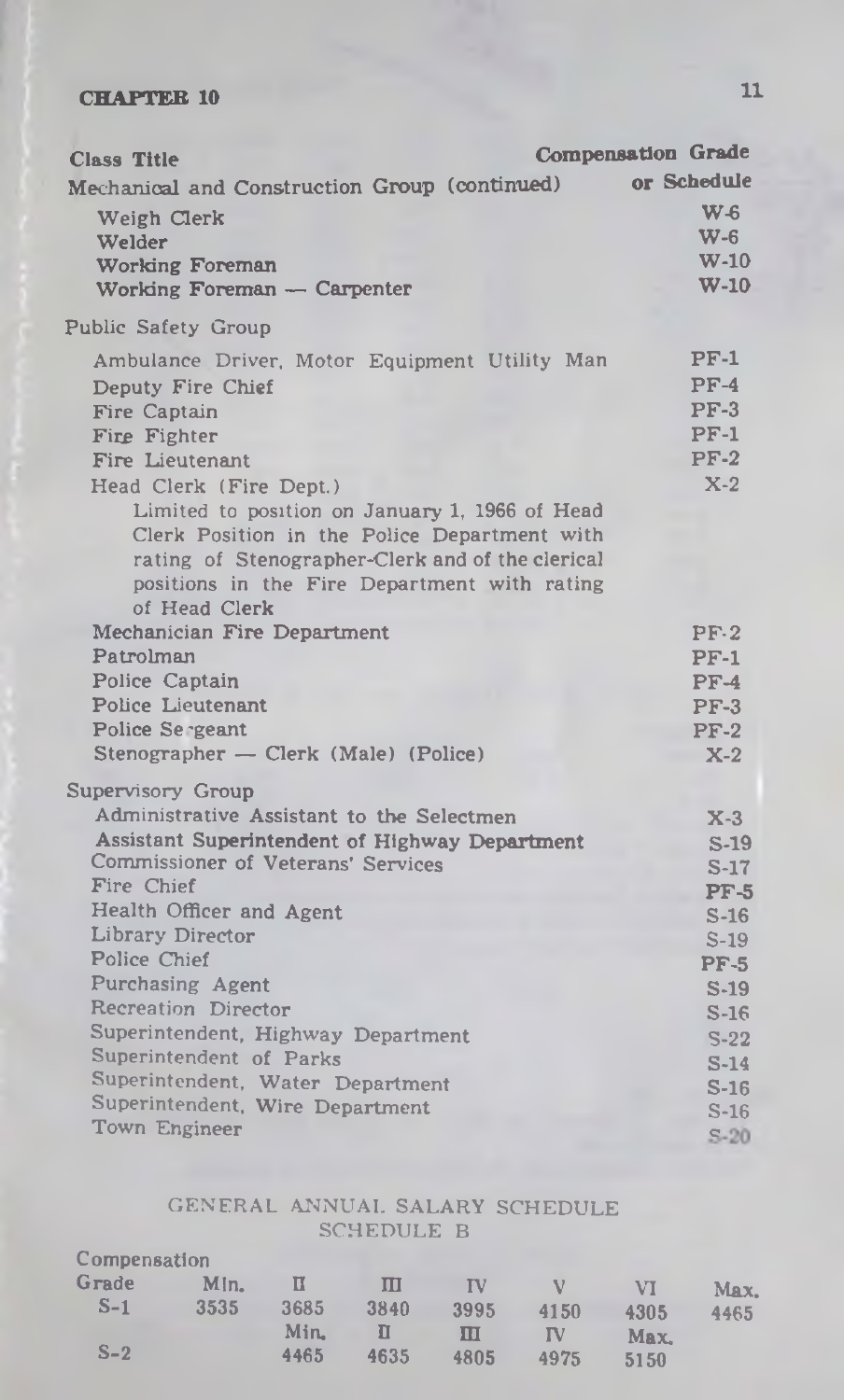| 12 |        | 52)5860 |        |        |        | TOWN OF WATERTOWN |  |
|----|--------|---------|--------|--------|--------|-------------------|--|
|    |        |         |        |        |        |                   |  |
|    | $S-3$  | 4975    | 5150   | 5345   | 5550   | 5750              |  |
|    | $S-4$  | 5150    | 5345   | 5550   | 5750   | 5960              |  |
|    | $S-5$  | 5345    | 5550   | 5750   | 5960   | 6185              |  |
|    | $S-6$  | 5550    | 5750   | 5960   | 6185   | 6445              |  |
|    | $S-7$  | 5750    | 5960   | 6185   | 6445   | 6710              |  |
|    | $S-8$  | 5960    | 6185   | 6445   | 6710   | 6975              |  |
|    | $S-9$  | 6185    | 6445   | 6710   | 6975   | 7240              |  |
|    | $S-10$ | 6445    | 6710   | 6975   | 7240   | 7535              |  |
|    | $S-11$ | 6710    | 6975   | 7240   | 7535   | 7840              |  |
|    | $S-12$ | 6975    | 7240   | 7535   | 7840   | 8155              |  |
|    | $S-13$ | 7240    | 7535   | 7840   | 8155   | 8520              |  |
|    | $S-14$ | 7535    | 7840   | 8155   | 8520   | 8880              |  |
|    | $S-15$ | 7840    | 8155   | 8520   | 8880   | 9250              |  |
|    | $S-16$ | 8155    | 8520   | 8880   | 9250   | 9620              |  |
|    | $S-17$ | 8520    | 8880   | 9250   | 9620   | 9990              |  |
|    | $S-18$ | 8880    | 9250   | 9620   | 9990   | 10,360            |  |
|    | $S-19$ | 9250    | 9620   | 9990   | 10,360 | 10,725            |  |
|    | $S-20$ | 9985    | 10,355 | 10,725 | 11,100 | 11,475            |  |
|    | $S-21$ | 10,825  | 11,365 | 11,910 | 12,450 | 12,980            |  |
|    | $S-22$ | 12,240  | 12,680 | 13,120 | 13,560 | 14,000            |  |
|    |        |         |        |        |        |                   |  |

 $, 14$ 

#### POLICE - FIRE ANNUAL SALARY SCHEDULE

| Compensation |      |           |        | Schedule C |
|--------------|------|-----------|--------|------------|
| Grade        | Min. | Π         | Ш      | Max.       |
| $PF-1$       | 7124 | 7332      | 7540   | 7800       |
| $PF-2$       |      |           | 8445   | 8736       |
| $PF-3$       |      |           | 9350   | 9672       |
| $PF-4$       |      |           | 10,254 | 10,608     |
| $PF-5$       |      | _________ | 12,470 | 13,180     |

become effective: ifter PF-5. "Effective July 1, 1968, the following Schedule of Compensation will

| $PF-1$ | 7374 | 7582 | 7790   | 8050   |
|--------|------|------|--------|--------|
| $PF-2$ |      |      | 8725   | 9016   |
| $PF-3$ |      |      | 9660   | 9985   |
| $PF-4$ |      |      | 10.594 | 10.948 |

March 18, 1968

VOTED: To amend the figure of \$10,984 under PF-4 In Article 115, to read \$10,948.

VOTED: (unanimously) To adopt Article 115, as amended.

#### HOURLY WAGE SCHEDULE SCHEDULE D

| Compensation |      |      |      |
|--------------|------|------|------|
| Grade        | Min. |      | Max. |
| $W-1$        | 2.61 | 2,69 | 2.77 |
|              |      |      |      |

 $\frac{110.5}{2575}$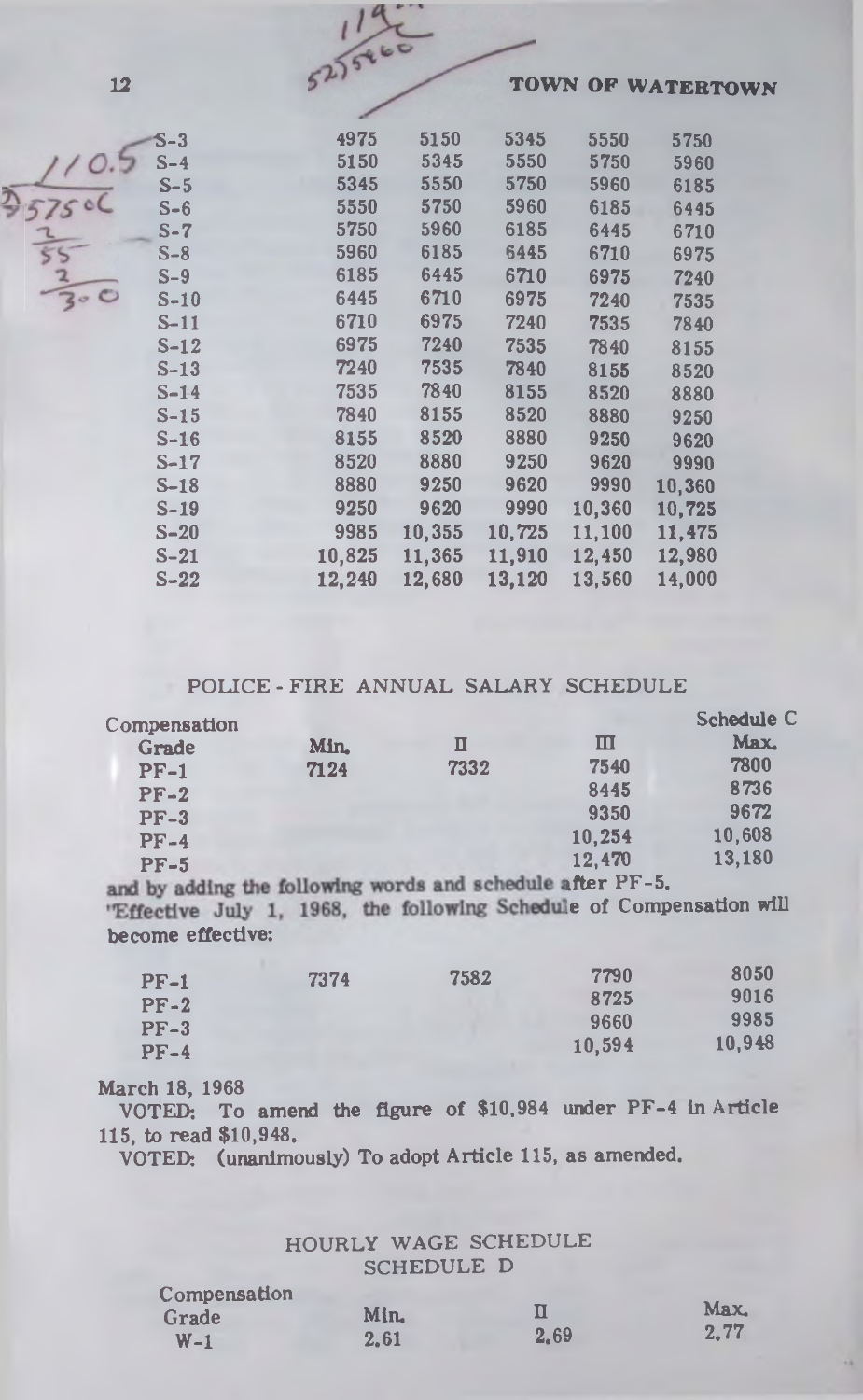| $W-2$   | 2.64 | 2.72 | 2.80 |
|---------|------|------|------|
| $W-3$   | 2.69 | 2.77 | 2.85 |
| $W-4$   | 2.74 | 2.82 | 2.90 |
| $W-5$   | 2.79 | 2.87 | 2.96 |
| $W - 6$ | 2.84 | 2.93 | 3.02 |
| $W - 7$ | 2.89 | 2.99 | 3.09 |
| $W - 8$ | 2.96 | 3.06 | 3.16 |
| $W - 9$ | 3.01 | 3.12 | 3,23 |
| $W-10$  | 3.10 | 3.20 | 3.30 |

#### MISCELLANEOUS SALARY SCHEDULE SCHEDULE F

| Grade   | Min.   |       | н     | IV    | Max.  |
|---------|--------|-------|-------|-------|-------|
| $X-1$   | 3.470  | 3.630 | 3,790 | 3.955 | 4.120 |
| $X - 2$ | 7.124  | 7.332 | 7.540 | 7,800 |       |
| $X-3$   | 10.600 |       |       |       |       |

After July 1,1968, the figures following X-2 shall be deleted and the following figures shall be inserted In place thereof.

| $X-2$ | 7,324 | 7,582 | 7.790 | 8,050 |
|-------|-------|-------|-------|-------|
|       |       |       |       |       |

SECTION 8. PART-TIME POSITIONS CLASSIFIED IN THE ADMINISTRATIVE AND CLERICAL GROUP Employees occupying administrative or clerical position in parttime employment which may be continous employment or which may constitute intermittent or casual service shall be compensated at hourly rates appearing in the following schedule which is herebyincorporated in the Compensation Plan:

| Grade | Min. |      | ш    | ΓV   | v    | VI   | Max. |
|-------|------|------|------|------|------|------|------|
| $S-1$ | 1.82 | 1.89 | 1.96 | 2.04 | 2.12 | 2.20 | 2,29 |
| $S-2$ |      | 2.29 | 2.36 | 2.44 | 2.53 | 2.62 |      |
| $S-3$ |      | 2.53 | 2.62 | 2.73 | 2,83 | 2.93 |      |
| $S-4$ |      | 2.62 | 2.73 | 2.83 | 2.93 | 3.05 |      |
| $S-5$ |      | 2.73 | 2.83 | 2.93 | 3.05 | 3.16 |      |
| $S-6$ |      | 2.83 | 2.93 | 3.05 | 3.16 | 3.29 |      |
|       |      |      |      |      |      |      |      |

#### SECTION 9. WORK WEEK

The work week for full-employment in each occupational group shall be as follows: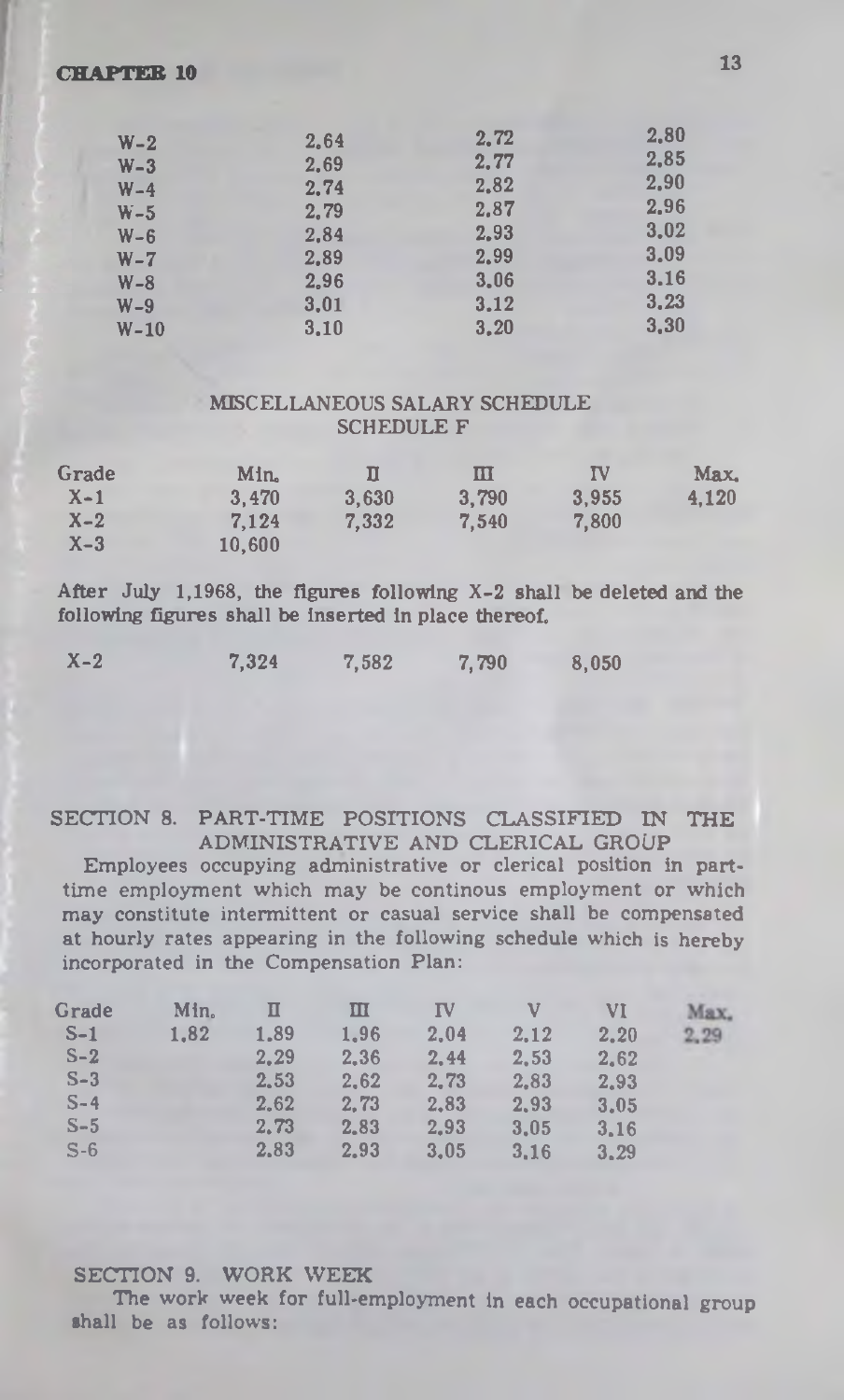### 14 TOWN OF WATERTOWN

| Group                                                                                       | Work Week                |  |  |  |
|---------------------------------------------------------------------------------------------|--------------------------|--|--|--|
| Administrative and Clerical Group                                                           | 37.5 Hours               |  |  |  |
| Custodian Group                                                                             | 40 Hours                 |  |  |  |
| <b>Inspection Group</b>                                                                     | As required              |  |  |  |
| Professional Group                                                                          | As required              |  |  |  |
| Mechanical and Construction Group                                                           |                          |  |  |  |
| Fire Alarm Signal Operator                                                                  | 42 Hours                 |  |  |  |
| All others in this Group                                                                    | 40 Hours                 |  |  |  |
| Labor Group                                                                                 | Hours<br>40 <sup>°</sup> |  |  |  |
| Public Safety Group                                                                         |                          |  |  |  |
| <b>Police Classes</b>                                                                       | *As required             |  |  |  |
| <b>Fire Classes</b>                                                                         | 48<br>Hours              |  |  |  |
| <b>Supervisory Group</b>                                                                    | As required              |  |  |  |
| *Which may be computed as the average work-week for an<br>employee over a seven week cycle. |                          |  |  |  |

#### SECTION 10. INITIAL APPLICATION OF THE COMPENSA-TION PLAN

(a) Upon adoption, of this amended by-law at an annual Town Meeting, the rate of each eligible employee occupying a position in the classification plan, shall be adjusted retroactive to January 1 of the year of adoption.

(b) The rate of each eligible employee shall be adjusted to the same corresponding step rate in his designated compensation grade of Section 7 as the step rate which he occupied as of January first of the year of adoption. His corresponding step rate shall le determined by the same number of increments below maximum. (If more step rates are in his old than in his new compensation grade, the adjustment shall be at least to the minimum rate of the new compensation grade.)

(c) The adjustment of the rate of an individual employee as provided in the preceding paragraph shall, however, be subject to the following limitation:

- (1) If the amount of the increase is in excess of \$500.00, the first year adjustment shall be limited to \$500.00.
- (2) The balance of the initial adjustment determined by paragraph (b) of this section shall be paid to the eligible employee in the second year following adoption of the compensation, plan in addition to any further increment for which the employee may be eligible during that year.

(d) If the minimum rate of an employee's old compensation grade is higher than the minimum rate of his new compensation grade and if his rate is at the old minimum at the time of adoption, his adjustment shall be to the step rate of the new compensation grade which is next above the old minimum rate.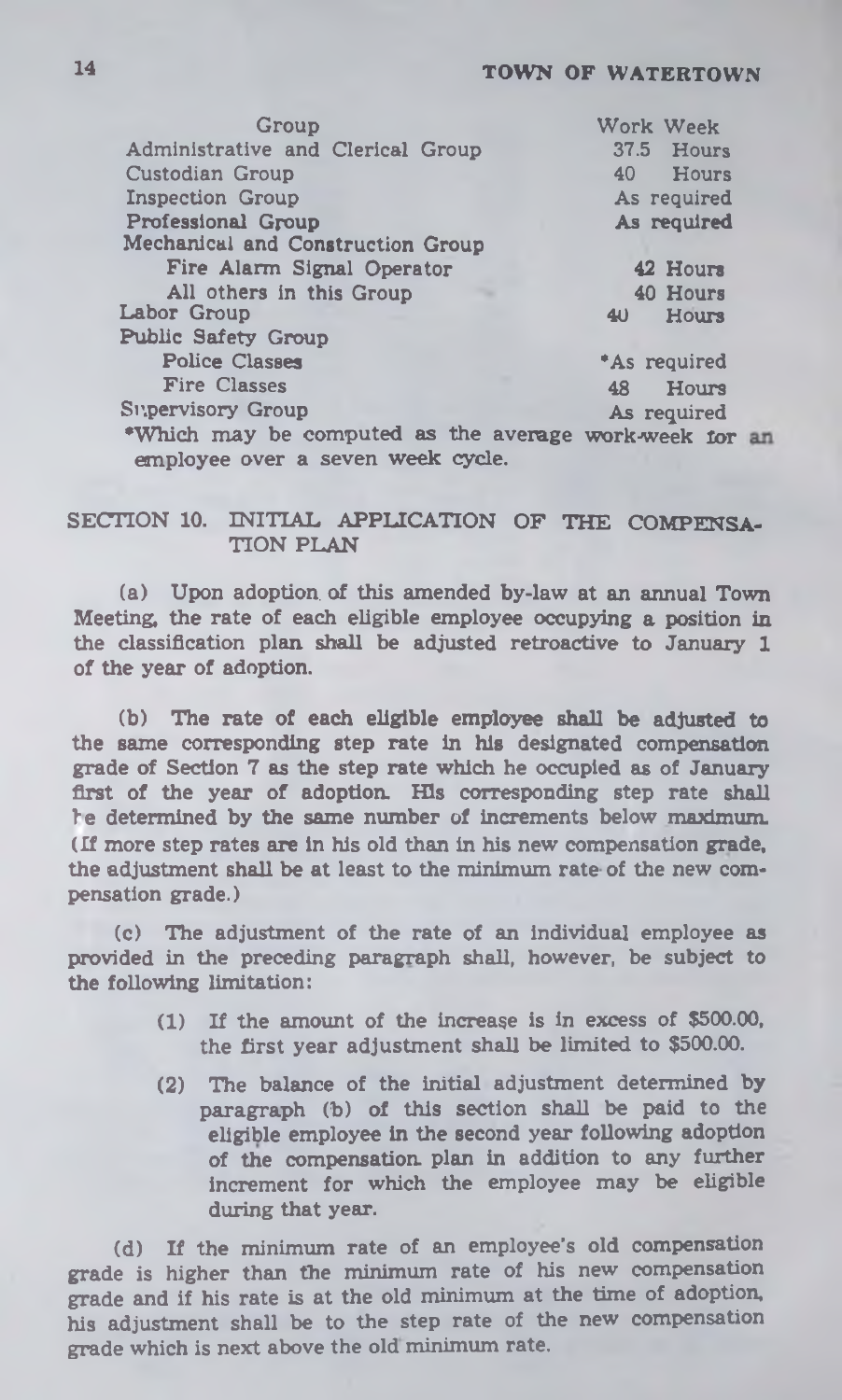(e) If an employee's rate at the time of adoption is above the maximum rate of his appropriate new compensation grade, his rate shall become a personal rate and as defined in .Section 2 shall apply to the subject employee and not to the position.

(f) Following adoption of this by-law and application of rates in Section 7 as provided in the preceding sub-sections, employees shall be eligible for subsequent pay adjustments on anniversary dates as set forth in Section 5 (e).

(g) Nothing in this section shall be construed as authorizing adjustment to any rate above the maximum rate in the range of the compensation grade.

#### SECTION 11. OVERTIME COMPENSATION

(a) Administration and Clerical Group

An employee occupying a position classified in this group is not entitled to overtime compensation. He may be granted compensatory time off at the discretion of his departmental head for hours worked in excess of those constituting his established work week as set forth in Section 9.

#### (b) Custodian Group

An employee occupying a position classified in this group shall receive compensation for hours worked in excess of those constituting his established work week at straight time determined by dividing his weekly rate by forty (40).

(c) Inspection and Professional Group

An emp oyee occupying a position classified in one of these two groups is not entitled to overtime compensation as set forth in Section 9.

(d) Mechanical and Construction Group

Employees occupying positions classified in this group are normally not eligible for compensation for hours worked in excess of those constituting the work week for this group as set forth in Section 9. In the event of special circumstances which may require such overtime services on the part of an employee, the Personnel Board may approve compensation to the employee at straight time upon application of the department head setting forth the nature and extent of such services.

The Personnel Board may also grant blanket approval upon application of a department head for the payment of overtime at straight time to employees occupying positions in the Mechanical and Construction Group for services which may be required under emergency conditions.

Payment of overtime compensation to an employee occupying a position in this group will not be made without Personnel Board approval either before or after the fact.

(e) Labor Group

An employee occupying a position in this group shall be compensated at one and one-half times his regular hourly rate for hours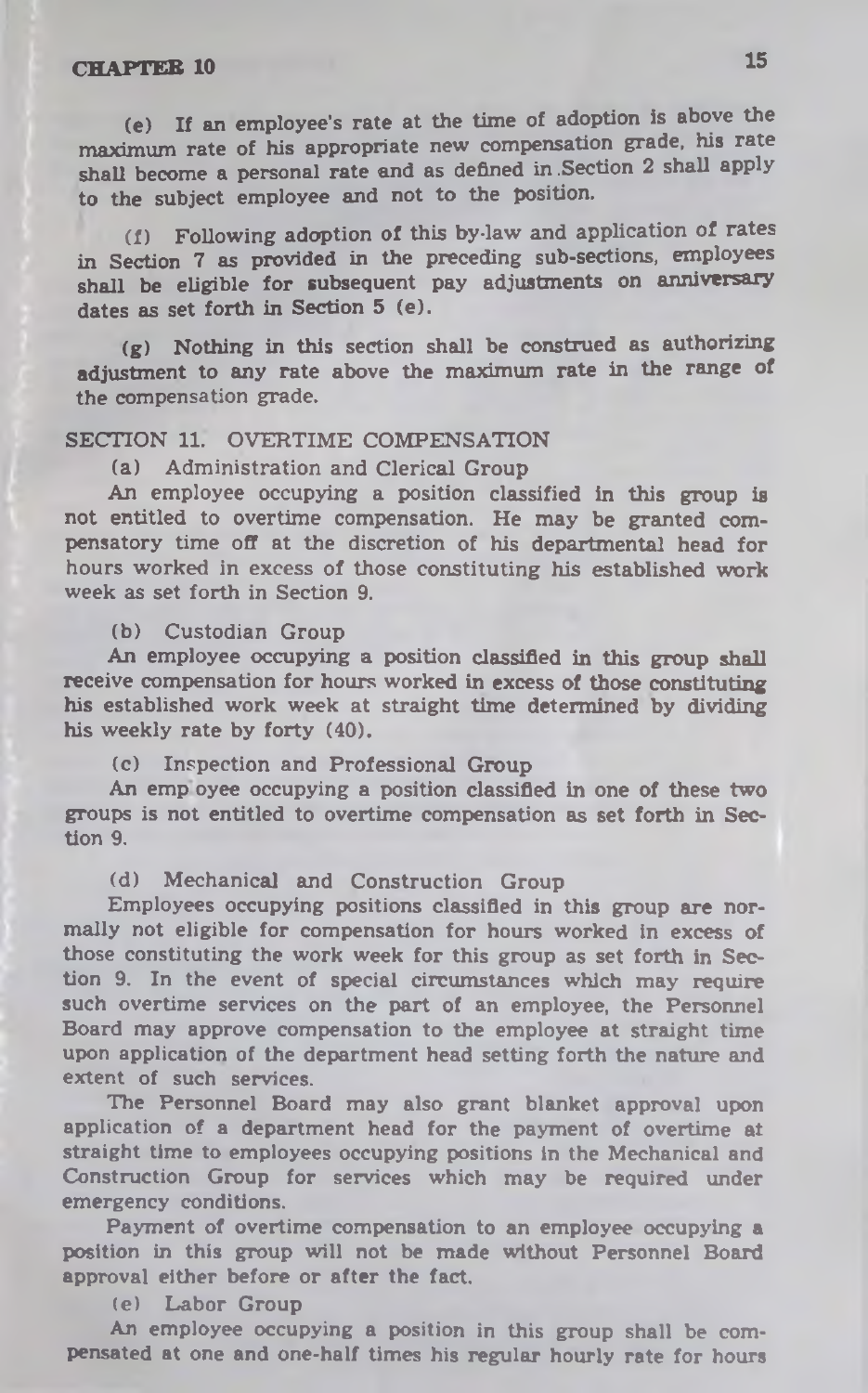worked in excess of eight hours during a regularly assigned work day and for all hours worked on other than a regularly assigned work day provided that he has been credited with forty hours pay at his regular rate for five consecutively assigned work days prior to performing work on the non-assigned work day.

- (f) Public Safety Group
	- (1) If an employee whose position is in one of the police classifications is required, except for court appearances, to be on duty for any period in excess of his regular hours of duty as from time to time established, he may be given time off equal to such period of overtime duty or if time off cannot be given by reason of personnel shortage or other cause, he may be paid for such period of overtime duty at such an hourly rate as may be determined by the authority in charge of the department, which rate shall in no event be less than the hourly rate of his regular compensation for his average weekly hours of regular duty.
	- (2) If an employee whose position is in one of the fire classifications shall be required to be on duty for any period of time in excess of his regular hours of duty, as from time to time established, he may be given time off equal to such period of overtime duty, or if time off cannot be given by reason of a personnel shortage or other cause, he may be paid for such period of overtime duty at such hourly rate as may be determined by the authority in charge of the fire department, which rate shall in no event be less than the hourly rate of his regular compensation for his average weekly hours of regular duty.

#### SECTION 12. PAID HOLIDAYS

(a) The following days or dates shall be recognized as legal holidays within the meaning of this bylaw:

New Year's Day Washington's Birthday Patriots Day Memorial Day Independence Day Labor Day Columbus Day Veterans' Day Thanksgiving Day

First day of January 22nd of February 19th of April 30th of May 4th of July First Monday of September 12th of October 11th of November The Thursday in November so proclaimed 25th of December

Christmas Day

on which days or dates employees shall be excused from all duty not required to maintain essential Town service.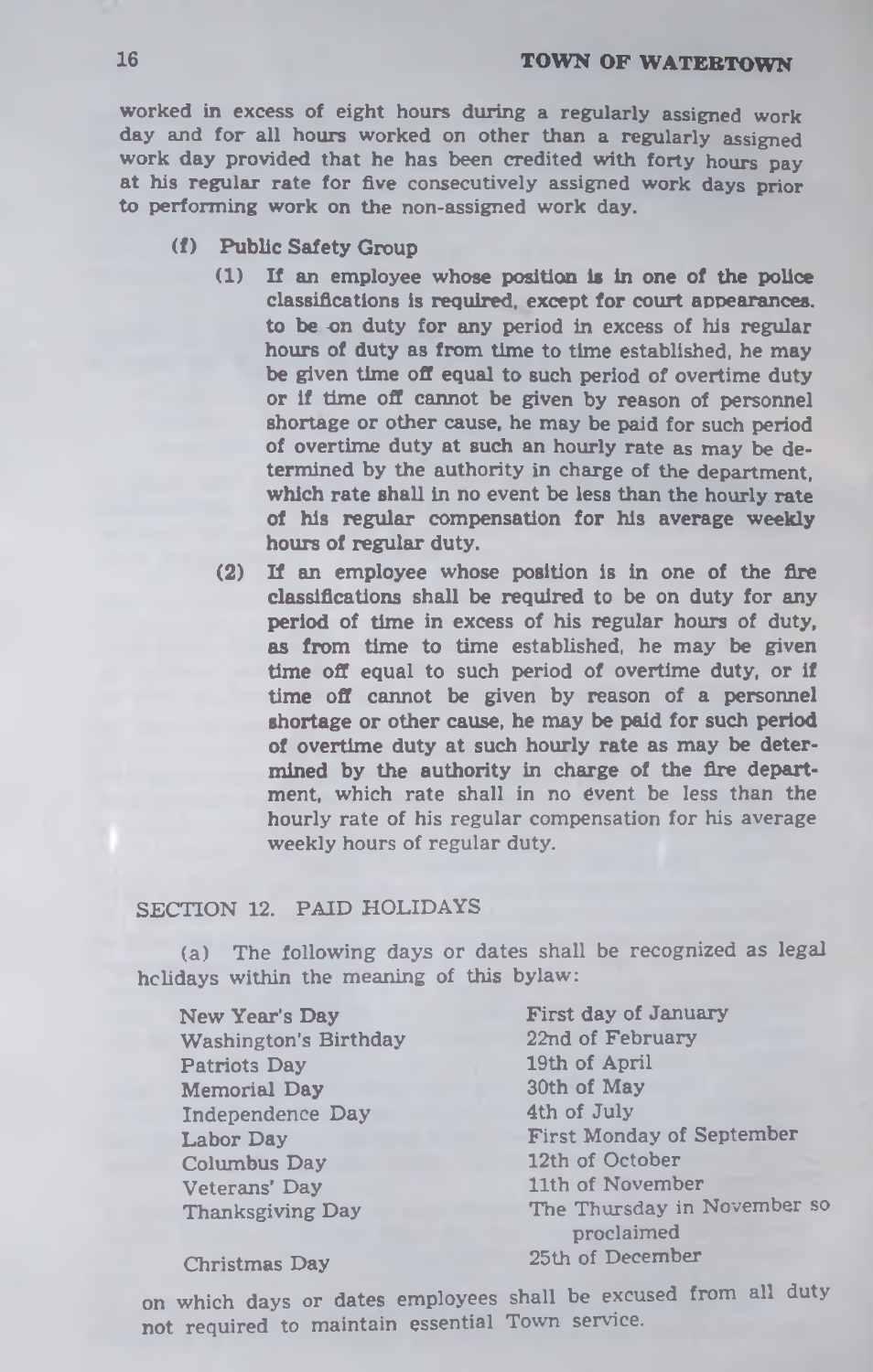(b) Every employee in full-time employment shall be entitled to these designated holidays on the following terms:

- (1) If paid on an hourly basis he shall receive one day s pay at his regular rate based on the number of hours regularly worked on the day which the designated holiday occurs:
- (2) If paid on a weekly, monthly or similar basis, he shall be granted each designated holiday without loss in pay.

(c) Payment under the provisions of this section shall be made provided the eligible employee shall have worked on his last regularly scheduled working day prior to and his next regularly scheduled working day following such holiday, or was in full pay status on such preceding and following days in accordance with other provisions of this by-law.

(d) An employee occupying a position classified in the Mechanical and Construction or Labor groups who, because of a rotation of shifts, works different days in successive weeks shall be granted, in each year in which the number of holidays falling on his regular days off is in excess of the number of holidays in that year falling on Saturday, additional days off equal to the excess.

(e) An employee occupying a position classified in the Custodian, Mechanical and Construction or Labor groups who performs work on one of the days or dates designated in sub-section (a) shall be paid at his regular rate for such day or date in addition to the amount to which he is entitled under sub-section (b) unless such work is performed during a tour of duty which began on the day preceding the holiday.

(f) An employee occupying a position classified in the Custodian or Mechanical and Construction groups shall be paid at his regular rate for work performed on Saturday of a week in which one of the days or dates designated in subsection (a) occurs, provided the work performed is that which was scheduled for the day of the holiday.

(g) An employee occupying a position classified in the Public Safety group in one of the police classifications shall be entitled to compensation in addition to that provided under sub-section (b) in accordance with the provisions of Chapter 268, Section 17A of the Acts of 1952 accepted by the Town on April 4, 1955.

(h) An employee occupying a position classified in the Public Safety group in one of the fire classifications shall be entitled to compensation in addition to that provided under sub-section (b) in accordance with the provisions of Chapter 640 of the Acts of 1953 accepted by the Town on April 4, 1955.

(i) Employees occupying positions classified in the Administrative and Clerical, Inspection, Professional and Supervisory groups shall not be entitled to additional compensation for work performed on one of the days or dates designated in sub section (a).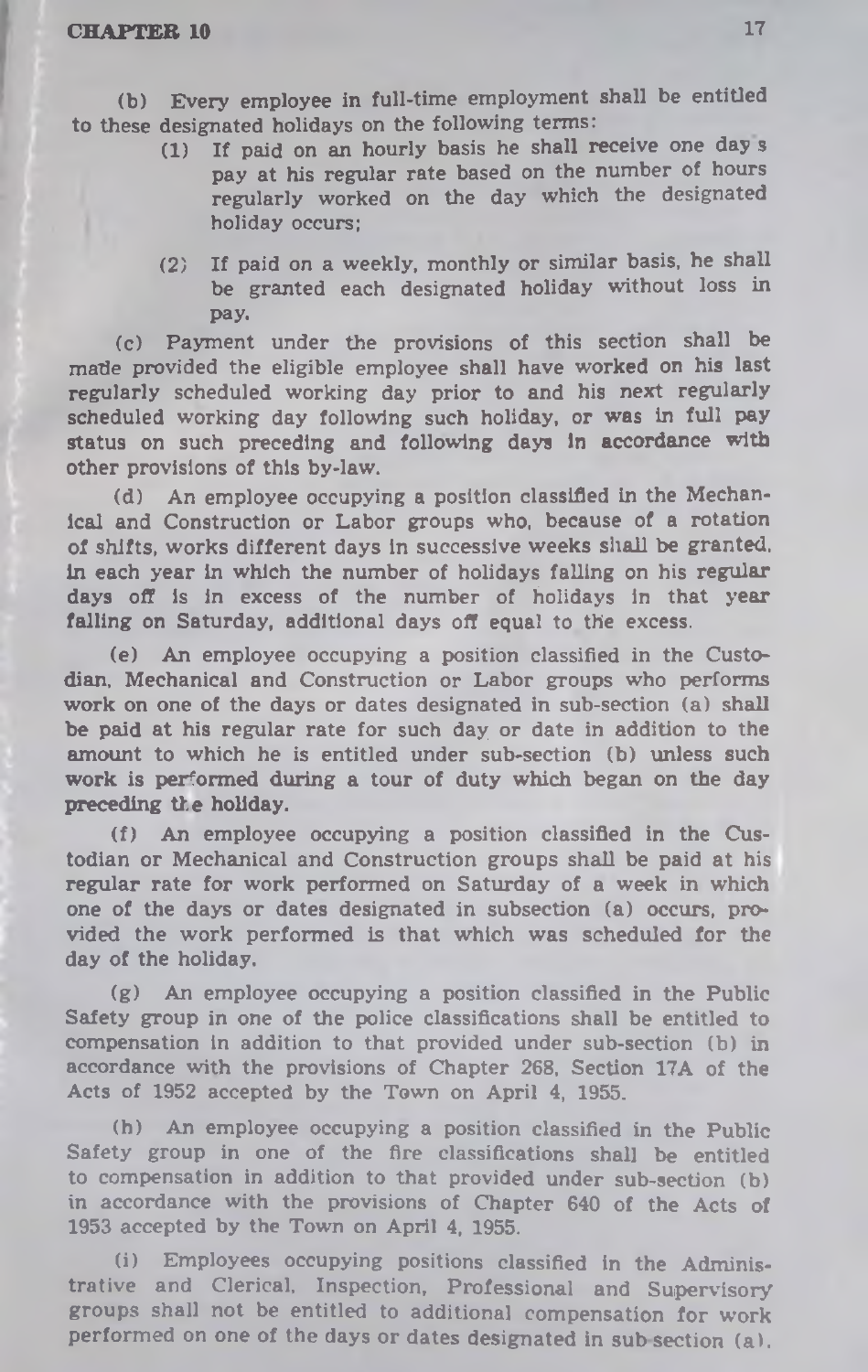(i) Whenever one of the holidays set forth in sub-section  $(a)$ falls on a Sunday, the following day shall be the legal holiday.

#### SECTION 13. VACATION LEAVE

Eligible employees shall be entitled to vacation leave as provided in Chapter 3, Section 28 of the by-laws of the Town.

#### SECTION 14. SICK LEAVE

Eligible employees shall be entitled to sick leave as provided in Chapter 3, Section  $29$  of the by-laws of the Town.

#### SECTION 15. PHYSICAL EXAMINATION

Every person hereinafter employed by the Town in a position included in the Classification Plan except when performing casual service, shall undergo a physical examination satisfactory to the Contributory Retirement Board. The examining physician shall be appointed by the Board of Selectmen and shall render a sealed report of his findings to the Personnel Board having the name of the applicant written on the envelope. After receipt of the report has been entered on the Personnel Board's records, such report shall be deposited with the Contributory Retirement Board for safe-keeping, the contents subject to future view only by a physician designated by the Selectmen, otherwise the report shall be confidential.

#### SECTION 16. CIVIL SERVICE

Nothing in this by-law shall be construed to conflict with Chapter 31 of the General Laws.

#### SECTION 17. EFFECT OF PARTIAL INVALIDITY

The invalidity of any section or provision of this by-law shall not invalidate any other section or provision thereof.

#### SECTION 18.

'There shall be added to the annual compensation of each full time employee under this Chapter, the sum of one hundred dollars (\$100.00) after completion of ten years of continuous employment and an additional fifty dollars (\$50.00) after completion of each and every additional five years of continuous full employment"

Interruption of such employment for the purpose of performing military service shall not be deemed to break the continuity of service with the deparments of the Town under this Chapter provided that no employment other than military service is entered into by the employee during the period of said interruption.